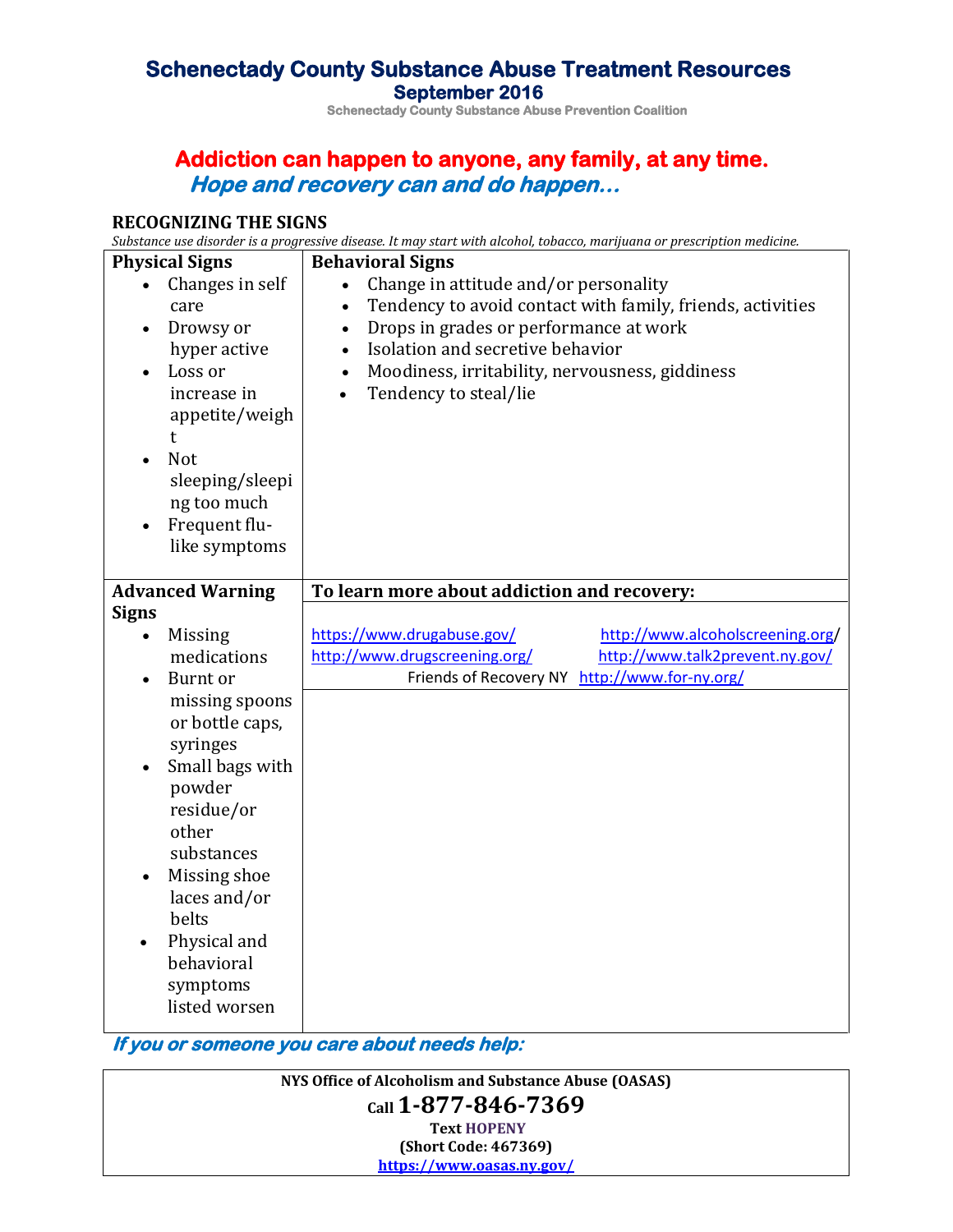#### **<https://www.combatheroin.ny.gov/>**

## **Substance Use Outreach and Referral Services (SURS)**

**For help with insurance and any barriers to accessing treatment CALL 518-346-9272 Ext. 3217**

#### **OUTPATIENT SUBSTANCE ABUSE TREATMENT**

| <b>CONIFER PARK</b>                     | <b>SPARC</b> (St. Peters Addiction Recovery Center) |
|-----------------------------------------|-----------------------------------------------------|
| 600 Franklin Street, Schenectady, 12305 | 2925 Hamburg St., Schenectady, NY                   |
| 79 Glenridge Road, Glenville, 12302     | 357-2909                                            |
| 372-7031                                |                                                     |
| NEW CHOICES RECOVERY CENTER             | <b>Opiate Overdose Prevention</b>                   |
| 302 State Street, Schenectady, 12305    | http://www.projectsafepoint.org/our-                |
| 846 State St, Schenectady, 12307        | services/overdose-prevention-response-training      |
| 346-4436 or 382-7838                    | 449-3581                                            |
|                                         |                                                     |

#### **DETOXIFICATION and INPATIENT SERVICES**

Physical addiction to opiates, including heroin and to alcohol and some other legal and illegal drugs may require a detoxification program to ensure safe withdrawal.

CONIFER PARK

79 Glenridge Road, Glenville, 12302

800-989-6446

At each location listed below report to the ER for detoxification assessment, please note you must be in medical need to be admitted to detoxification programs for inpatient services call the number listed.

ST. MARY'S AMSTERDAM (alcohol detox only) 427 Guy Park Ave, Amsterdam, 12010 Addiction Crisis Services # 842-9111

ST. PETERS HOSPITAL 315 Manning Blvd, Albany, 12208 Addiction Services # 525-1303

#### **INPATIENT SERVICES ONLY**

St. Mary's Troy 1300 Massachusetts Ave, Troy, 12180 Addiction Services # 268-5542

**Addiction Treatment Centers (operated by NYS OASAS)** McPike (315) 738- 4465 Utica St Laurence (315) 393-1180 Ogdensburg 18 years old and above; individuals not turned away due to inability to pay

### **RECOVERY SUPPORT**

**Alcoholics Anonymous <http://www.aa.org/>**

[Capital District Central Office](javascript:jqmMapListSelect() 24 HR Phone: (518)463-0906

**Narcotic Anonymous <https://www.na.org/>**ABCD Region 888.399-5519